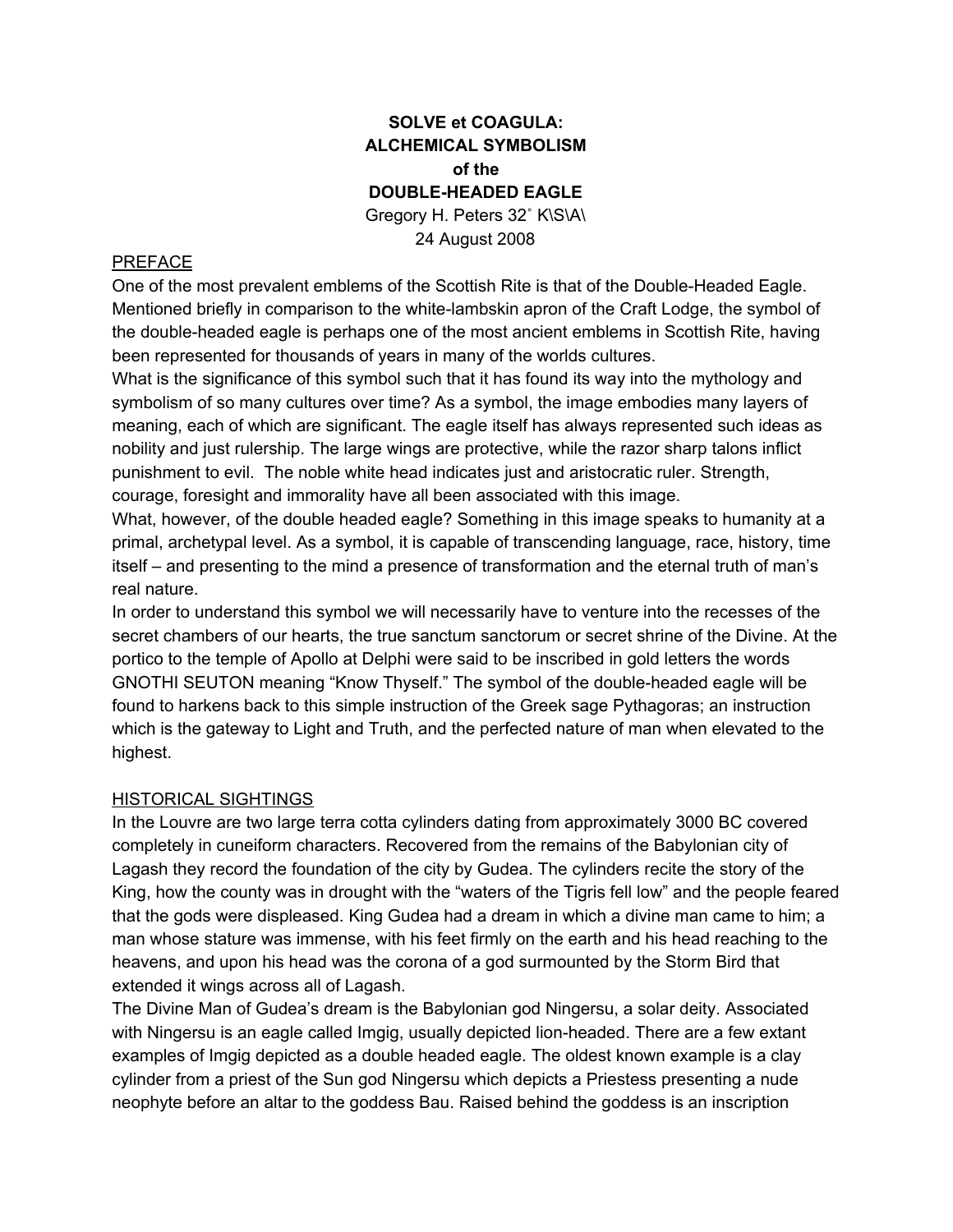supported by the heads of the double headed eagle. To date, this is the oldest known representation of the double-headed eagle.

In ancient Mesopotamia among the ruins of the Hittites, dating from around the sixth millennium B.C. are several instances. The Hittite empire went through three general phases, at its greatest point stretching from Mesopotamia to all of Palestine and Syria. A conquering empire, they had successfully taken over Sumerian remnants of Babylonian civilization, and in doing so had adopted many of the cultural, political and religions ideas of the conquered peoples. The Hittite capital of Bogazkoy was a primary center of commerce and culture in Western Asia. The civilization fell first to the invasions in 1200B.C. of the Tracians, Phrygians and Assyrians, and after a brief resurgence from 1050 – 700 B.C., they were finally conquered by the Assyrians. Excavations at the former capital have unearthed cylindrical clay seals with a double-headed eagle with outspread wings upon it which appear to have been used as a type of currency. Similar images have been found in AlacaHuyuk and Yzailikaya, dating from 1400 and 1250 B.C. which are more religious in nature, the image being surrounded in one instance by deities and in another as the guardian of the gate to the capital city.

Similarly, in the city of Cappadocia there are several ruins which contain the image of the double-headed eagle, almost invariably at the entrance to gates, surrounding a sanctuary, or at the doorway to a palace. The Greek name for the city was Pteris, meaning "wing." It has been suggested that this was the literal translation of the cities name, which was a county filled with icons of double-headed eagles with wings outstretched.

In the ruins of the city of Boghaz Keui is the temple of Iasily Kaya with a sculpture depicting a royal and divine procession. J. Garstang describes an ancient "house or temple of the Eagle in *The Land of the Hittites*:

The significance of the double headed eagle is unknown. But that there was a local worship associated with the eagle is indicated by the discovery at Boghaz Keui of a sculptured head of this bird in black stone, larger than natural size.

He further describes the translation of a cuneiform fragment from the same site which describes "the house or temple of the eagle."

Before Moses received his revelation, the ancient Chaldeans worshipped many gods including a Sun god similar to Ningersu, atop Mount Sinai. Alluded to in the 29<sup>th</sup> psalm as a Lord of thunder and lightning, powerful and majestic, whose voice shakes the deserts of Kadesh, the god was no doubt inherited from the Hittites and their storm god represented by a double headed eagle. Long before the unification of the two kingdoms of Egypt by King Narmer, before the Pyramids of the Giza plateau had even been dreamt of let alone built, the pre-dynastic culture of the Nile were worshippers of a earth mother type of goddess. While little is known of this period, it is remarkable that stone representations of a two-headed bird were frequent, with many tombs having been discovered containing these relics which were built thousands of years before our common era.

The last dynasty to rule the Byzantine Empire was led by Palaiologos. Rising to power after the close of the Fourth Crusade, in 1261AD he recaptured Constantinople, attempting to unite the Eastern Orthodox Church with the Roman Catholic Church, and adopting the double-headed eagle as his emblem. After the fall of Byzantium the double-headed eagle found its way into the imperial ensigns of many eastern European nations.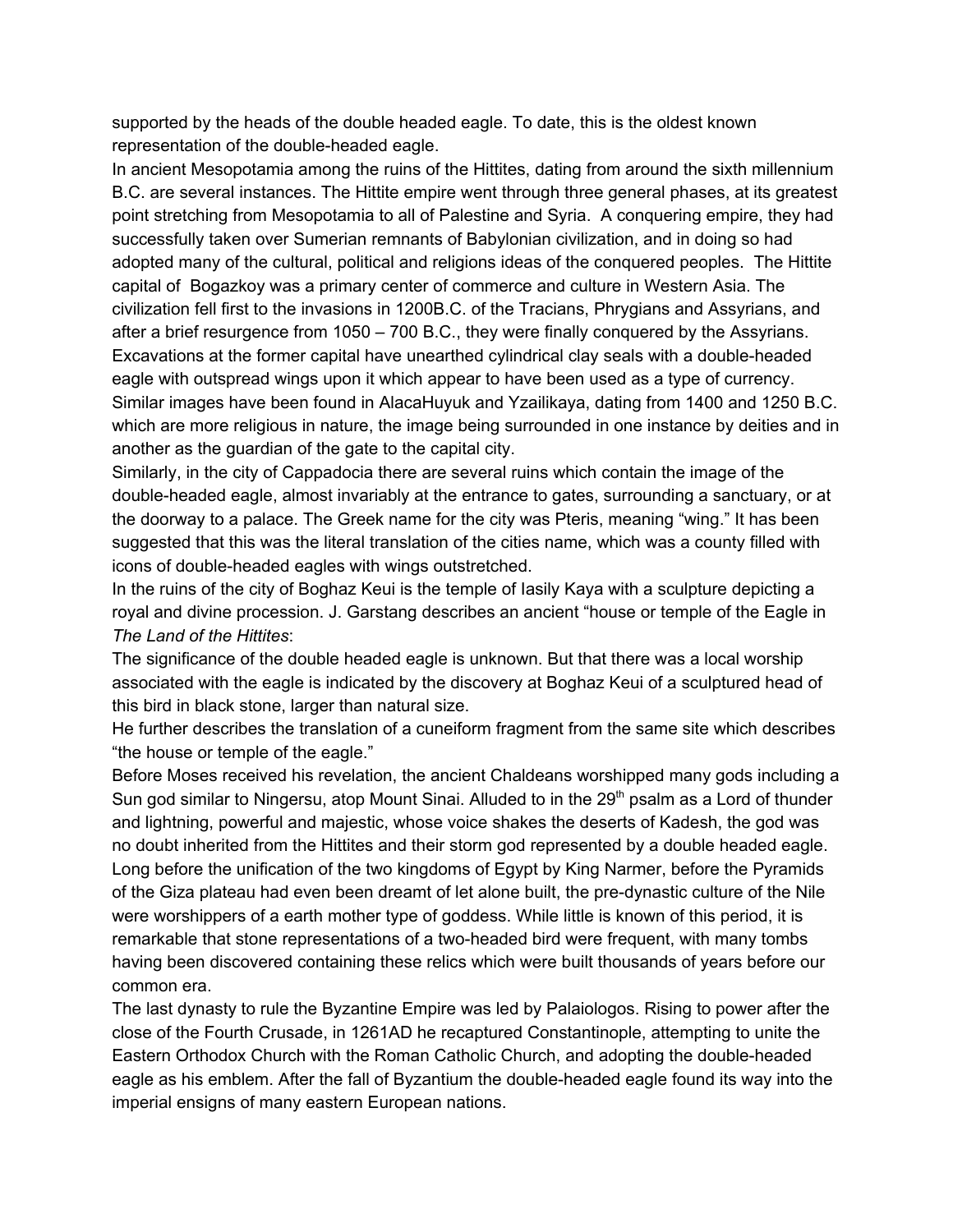The symbol was also used as the coat of arms for many of the primary crusaders in their journeys to protect the Holy Land, most likely having been acquired in their journeys in the eastern Turkish empires.

Within our Rite, the symbol was inherited from the Order of the Royal Secret as the ensign of their highest degree the Knight Kadosh or Knight of the White and Black Eagle. The Order of the Royal Secret was considered the*ne plus ultra* of Masonry at the time. Established in 1761 by Etienne (Stephen) Morin, who received a patent from the French Masonic authority known as the Council of the Emperors of the East and West to establish the Order. The emblem of the Council was the double-headed eagle. We see echoes of this inheritance in our rituals of the 17<sup>th</sup> degree, Knight of the East and West, and in our 30<sup>th</sup> degree of Knight Kadosh.

Many authorities feel that the pre-cursor body, the Council of the Emperors of the East and West, were given explicit permission to use the emblem from King Frederick of Prussia. As such it represented the effort of unification of the fractured Holy Roman Empire.

These are just a few references to the historical usage of this icon. The emblem of the double-headed eagle has made a significant appearance throughout time and across cultures, awakening within man a remembrance of his nobility, aristocracy and remembrance of his divine nature. From ancient Egypt and Babylon to the Roman Empire, Knights Templar and the Greek Orthodox Church, the double headed eagle has played a significant role.

#### ALCHEMICAL EMBLEM

What is significant about this symbol that it should be so deeply embedded in the consciousness of the worlds cultures? We find some indication by looking to the Scottish Rite itself, and in particular the writings of Albert Pike.

Pike's monumental work in organizing and enriching the Scottish rite is undeniable. He held that the Scottish Rite was the supreme sanctuary of Masonry, containing a synthesis of all the wisdom of the ancients, and a complete system of initiation for spiritual enlightenment. Encoded within the degrees of the order are doctrines of the western mysteries from the kabala, hermeticism, philosophical schools and Rosicrucian traditions.

Much of the work of revising the rite from the old French rituals was a result of Pikes learning in these areas of study, and his work on the ritual committee to revise the rituals was, in his own words, motivated by a desire to spiritualize the work.

In a letter to the Masonic historian Robert Gould from 1888, Pike writes that he has spent considerable time collecting the old Hermetic and alchemical works in order to ascertain their relationship to Masonic symbols. He writes:

"I cannot conceive of anything that could have induced Ashmole, Mainwaring, and other men of their class to unite themselves with a lodge of working Masons, except this - that as the Alchemists, Hermeticists, andRosicrucians had no association of [their] own in England or Scotland, they joined the Masonic lodges in order to meet one another without being suspected, and I am convinced that it was the men who inherited their doctrine who brought their symbols into Masonry, but kept the Hermetic meanings to themselves. To these men we owe, I believe, the Master's degree. The substitute word means "the Creative Energy from the Father" - the Demiourgos and Hiram, I think, was made the hero, because his name resembled Hermes, "The Master of the Lodge"; the Divine Word (the Egyptian Thoth), the Mercury of the Alchemists."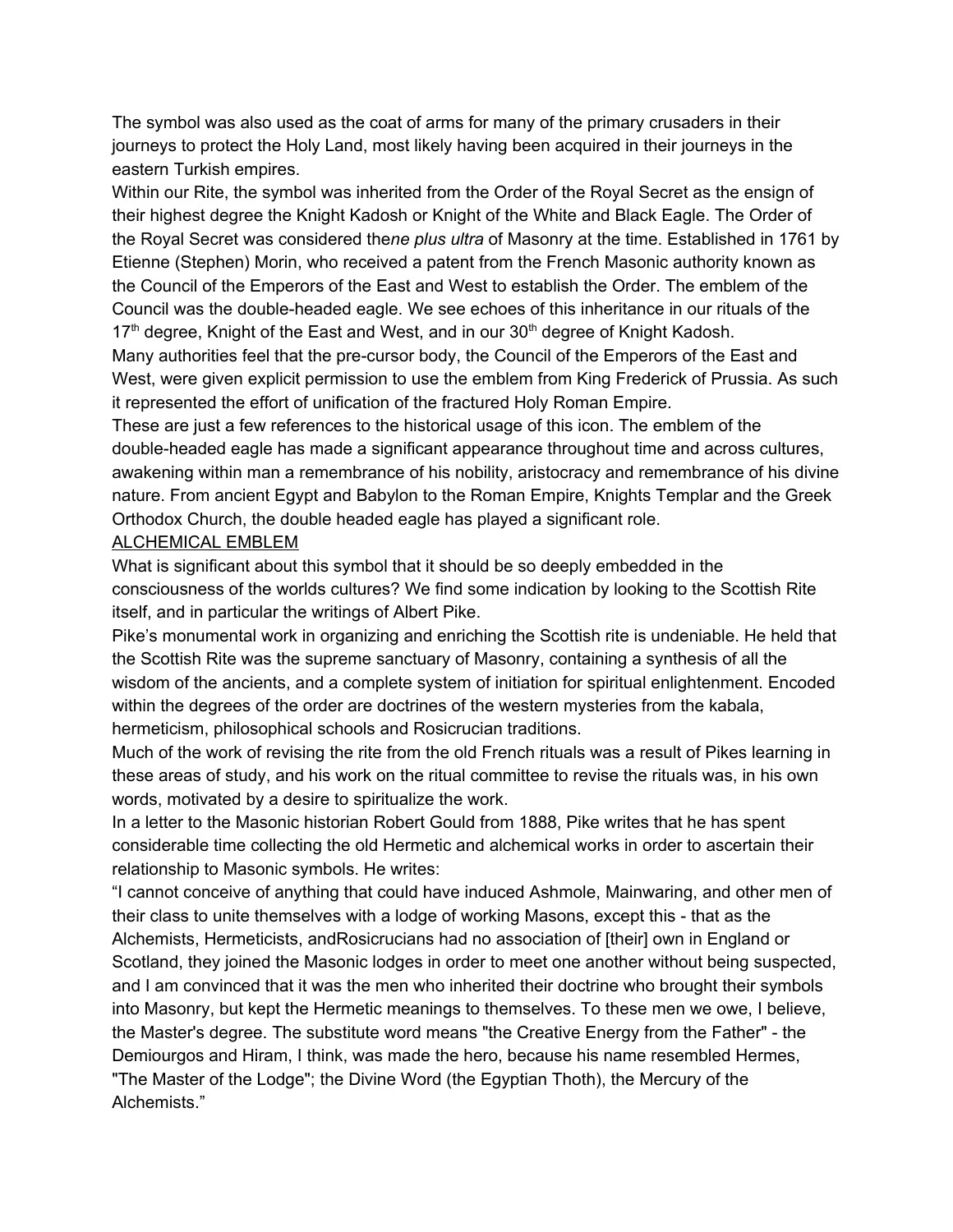Albert Pike believed that the emblem of the double-headed eagle ultimately derived from alchemy. As a science and art, alchemy was practiced throughout the ancient world. The name most likely derives from the Greek*khemeia,* the "transmutation of metals." According to many hermetic traditions, this ultimately derived from the Arabic al-khimiya, which was thought to be a reference to the art of the Egyptians, khem meaning the "black land" which referred to the rich alluvial soil of the Nile.

The alchemists thrived in the middle ages predominantly in Europe and Arabia. The most acclaimed goals were the transmutation of base metals into gold, the creation of the elixir of life which would prevent and cure all diseases and prolong life indefinitely, and the discovery of a universal solvent.

Alchemical literature is a rich treasure trove of puzzling metaphors, symbolic stories and dream like sequences presented as instruction for those with "eyes to see." At the center of alchemical research was the quest for thePhilosopher's Stone, a fantastic material which was thought to be both physical and spiritual, an instrument by which all of the alchemical transformations were empowered. The Stone has many titles and attributes. It was called the *lapsit exilis* ("stone fallen from heaven"). In some texts it was said to be composed all of fire; in others, of a special water of the stars that does not wet. It was said to be composed of a common matter that was often overlooked or outright rejected, thought useless by the ignorant and discarded. Alchemical work was called the spagyric art, and was under the aegis of Hermes Trismegistus or Thrice Greatest. This celebrated figure was an amalgamation of the Greek Hermes and the Egyptian God Thoth, both considered Lords of Writing and Magick.

Attributed to thrice-greatest Hermes are a series of writings known as the Corpus *Hermeticum*, which formed the foundation of Alchemical and Rosicrucian texts. The texts are structured as several dialogues between Hermes and his disciple, covering a wide range of philosophical and spiritual subjects. The text contains traces of Gnostic and Egyptian thought, with the ultimate subject being the regeneration and spiritual illumination of man.

Thrice Greatest Hermes was also known as Poemandres, the Sheppard of Men. In one of the most famous passages from the *Corpus Hermeticum*, Poemandres explains the constitution and spiritual regeneration of humanity:

14. So he who hath the whole authority o'er [all] the mortals in the cosmos and o'er its lives irrational, bent his face downwards through the Harmony, breaking right through its strength, and showed to downward Nature God's fair form.

And when she saw that Form of beauty which can never satiate, and him who [now] possessed within himself each single energy of [all seven] Rulers as well as God's own Form, she smiled with love; for 'twas as though she'd seen the image of Man's fairest form upon her Water, his shadow on her Earth.

He in turn beholding the form like to himself, existing in her, in her Water, loved it and willed to live in it; and with the will came act, and [so] he vivified the form devoid of reason.

And Nature took the object of her love and wound herself completely around him, and they were intermingled, for they were lovers.

15. And this is why beyond all creatures on the earth man is twofold; mortal because of body, but because of the essential man immortal.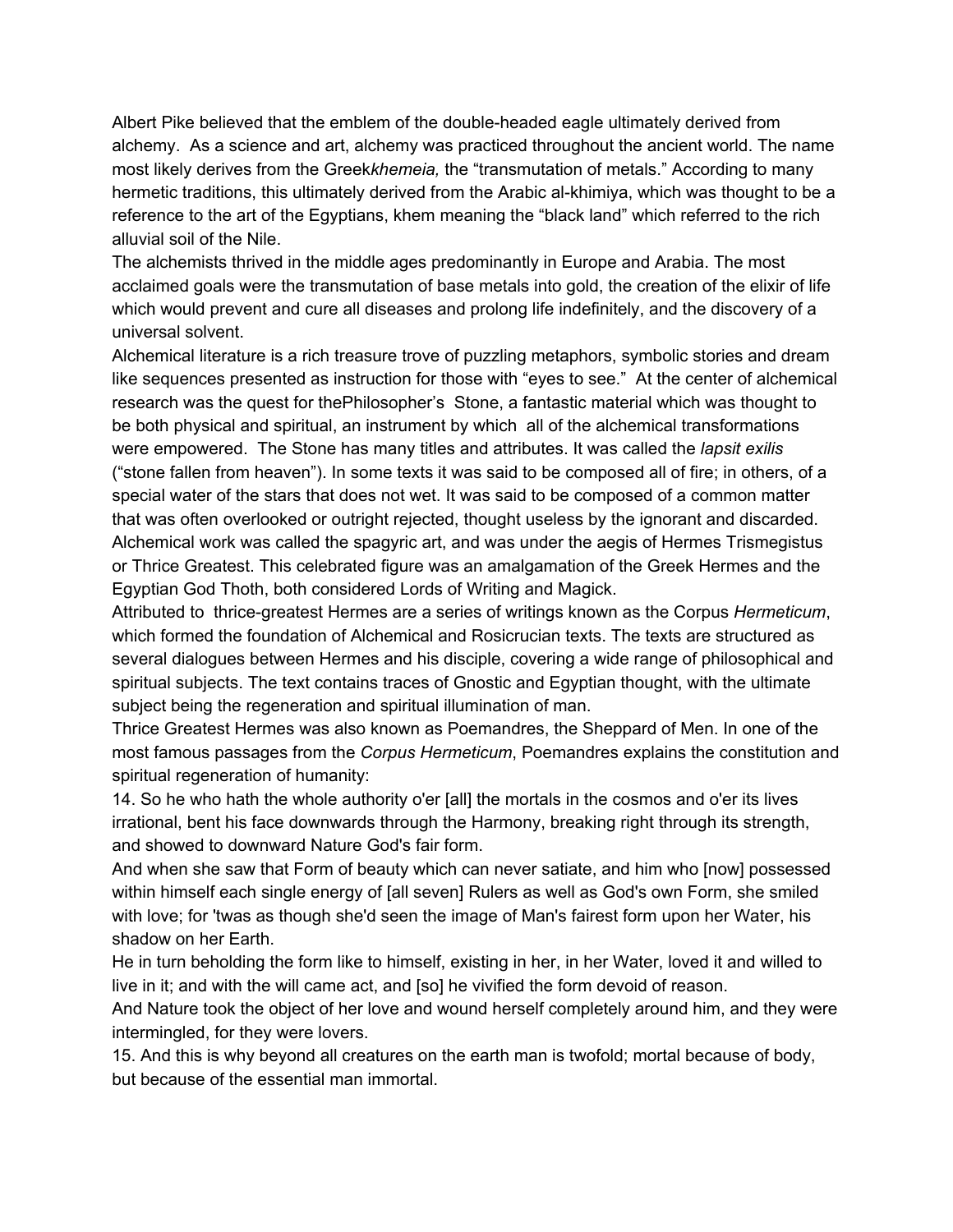The *Hermetica* also includes the celebrated *Hymnodia Krypte*, the "Secret Sermon on the Mount," which stirs the mind towards its true Divine nature:

Ye powers that are within me, hymn the One and All; sing with my Will, Powers all that are within me! $\Box$ O blessed Gnosis, by thee illumined, hymning through thee the Light that mind alone can see, I joy in Joy of Mind. $\square$ Sing with me praises, all ye Powers! $\square$ Sing praise, my Self-control; sing thou through me, my Righteousness, the praises of the Righteous; sing thou, my Sharing-all, the praises of the All; through me sing, Truth, Truth'spraises! $\Box$ Sing thou, O Good, the Good! O Life and Light, from us to you our praises flow! Father, I give Thee thanks, to Thee Thou Energy of all my Powers; I give Thee thanks, O God, Thou Power of all my Energies!

Thy Logos sings through me Thy praises. Take back through me the All into Thy Reason – my reasonable oblation! $\Box$ Thus cry the Powers in me. They sing Thy praise, Thou All; they do Thy Will. From Thee Thy Will; to Thee the All. Receive from all their reasonable oblation. The All that is in us, O Life, preserve; O Light illumine it; O God in-spirit it.  $\Box$  It it Thy Mind that plays the Shepherd to Thy Word, O Thou Creator, Bestower of the Spirit.

Thou art God; Thy Man thus cries to Thee through Fire, through Air, through Earth, through Water, through Spirit, through Thy creatures. This from Thy Aeon I have found Praise-giving; and in Thy Will, the object of my search, have I found rest.

In addition to the *Corpus Hermeticum*, the *Tabula Smaragdina* or *Emerald Tablet* of Hermes is the veritable cornerstone the Hermetic tradition. With possible roots in Arabic alchemical writings, the Emerald Tablet outlines the entire doctrine of the Alchemical work in a few short lines which purported to describe the work of the Philosophers Stone, also known as the Operation of the Sun. Found among the alchemical notes of Isaac Newton is a translation of the tablet:

1. Tis true without lying, certain & most true.

2. That which is below is like that which is above & that which is [above](http://en.wikipedia.org/wiki/As_Above,_So_Below#As_above.2C_so_below) is like that which is below to do the miracles of one only thing.

3. And as all things have been & arose from one by the meditation of one: so all things have their birth from this one thing by adaptation.

4. The Sun is its father, the moon its mother,

5. The wind hath carried it in its belly, the earth its nurse.

6. The father of all perfection in the whole world is here.

7. Its force or power is entire if it be converted into earth.

7a. Separate thou the earth from the fire, the subtle from the gross sweetly with great industry.

8. It ascends from the earth to the heaven & again it descends to the earth and receives the force of things superior & inferior.

9. By this means you shall have the glory of the whole world & thereby all obscurity shall fly from you.

10. Its force is above all force, for it vanquishes every subtle thing & penetrates every solid thing.

11a. So was the world created.

12. From this are & do come admirable adaptations where of the means (or process) is here in this.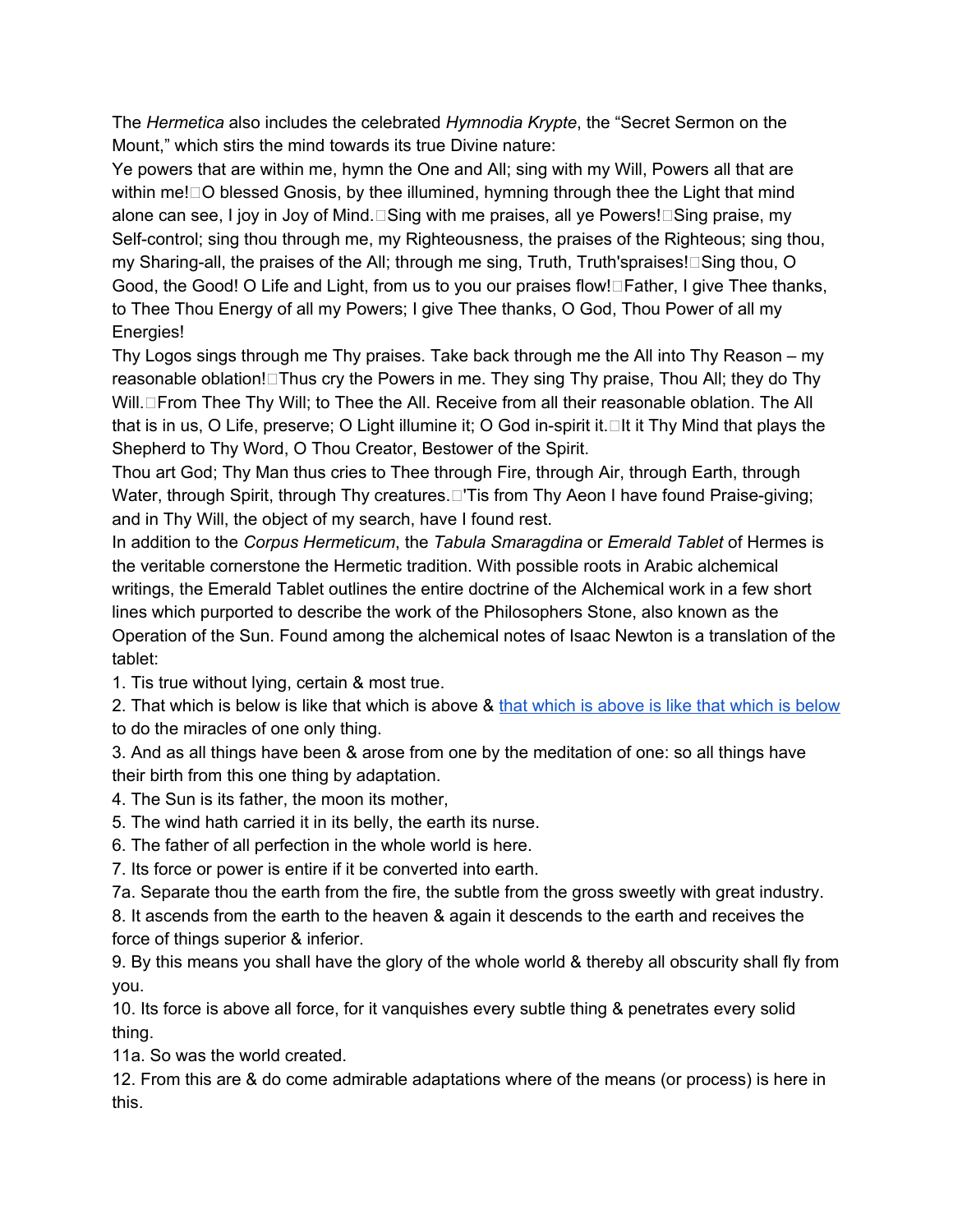13. Hence I am called Hermes Trismegist, having the three parts of the philosophy of the whole world.

14. That which I have said of the operation of the Sun is accomplished & ended.

Alchemists and Hermeticists of the middle ages wrote countless studies of the Philosophers Stone and its attributes. In the *Golden Tract* by an anonymous German philosopher, the Stone is described as

one, [and] the medicine one, which, however according to the philosophers, is called Rebis (Two-thing), being composed of two things, namely, a body and a spirit (red or white)...Rebis is two things, and these two things are one thing […]which is called Elixir[…] the nature of sulphur and mercury above ground, while underground they become gold and silver.

Furthermore, he writes "Know that the secret of the work consists in male and female, i.e. an active and a passive principle. "

The dual natured rebis was usually depicted as a two headed royal figure, and also often as a double headed eagle.

A somewhat more suggestive description of the Philosophers Stone was given in the tract *La Lumiere sortant des Tenebres* (The Light Coming forth from the Darkness):

The philosophers have given sulfur, or fire, the name gold not for nothing, because it is truly gold both in essence and in substance, but much more perfect than common gold. It is a gold that is completely sulfur, or rather a true sulfur of gold, a gold that is entirely fire, or the true fire of gold that develops; in philosophical caves and mines; a gold that cannot be changed or surpassed by any element, because it is itself the master of elements; a very fixed gold in which is only fixity; a very pure gold, because it is purity itself; a very powerful gold because without it everything else pines away; a balsamy gold, because it preserves all bodies against decomposition; an animal gold because it is the soul of elements of the entire lower nature; a vegetable gold, because it is the principle of the entire vegetation; a mineral gold, because it is sulfury, quicksilvery, and salty; an ethereal gold, because it is of heavenly nature and it is a true earthly heaven that is veiled by another heaven; finally it is a solar gold, because it is the rightful son of the Sun and the true Sun of Nature; its power gives force to the elements of which the warmth vivifies the souls and of which the movement of the entire Nature is brought into movement; from its influence the power of things arises, because it is the influence of the light, a part of the heavens, the lower Sun and the Light of Nature, without which even science would be blind; without its warmth reason would be stupid; without its rays imagination would be dead; without its influences spirit is sterile; and without its light intellect renaming in eternal darkness. The alchemists held that the Philosophers Stone was created by unification of two opposites to create a third, perfected thing. The Operation of the Sun and Moon, sometimes described as the work of Gold and Silver, or Fire and Water, Male and Female, and so on. In this was God and Man mingled, and the powers of creation would open up to the perfected adept who had cultivated the philosophical stone. By the application of an intense heat, or fire, the separated elements would be combined into philosophical gold.

The sage Paracelsus wrote:

First, and chiefly, the principal subject of this Art is fire, which always exists in one and the same property and mode of operation, nor can it receive its life from anything else. It possess […] a state and power common to all fires which lie hid in secret, of vivifying. The fire in the furnace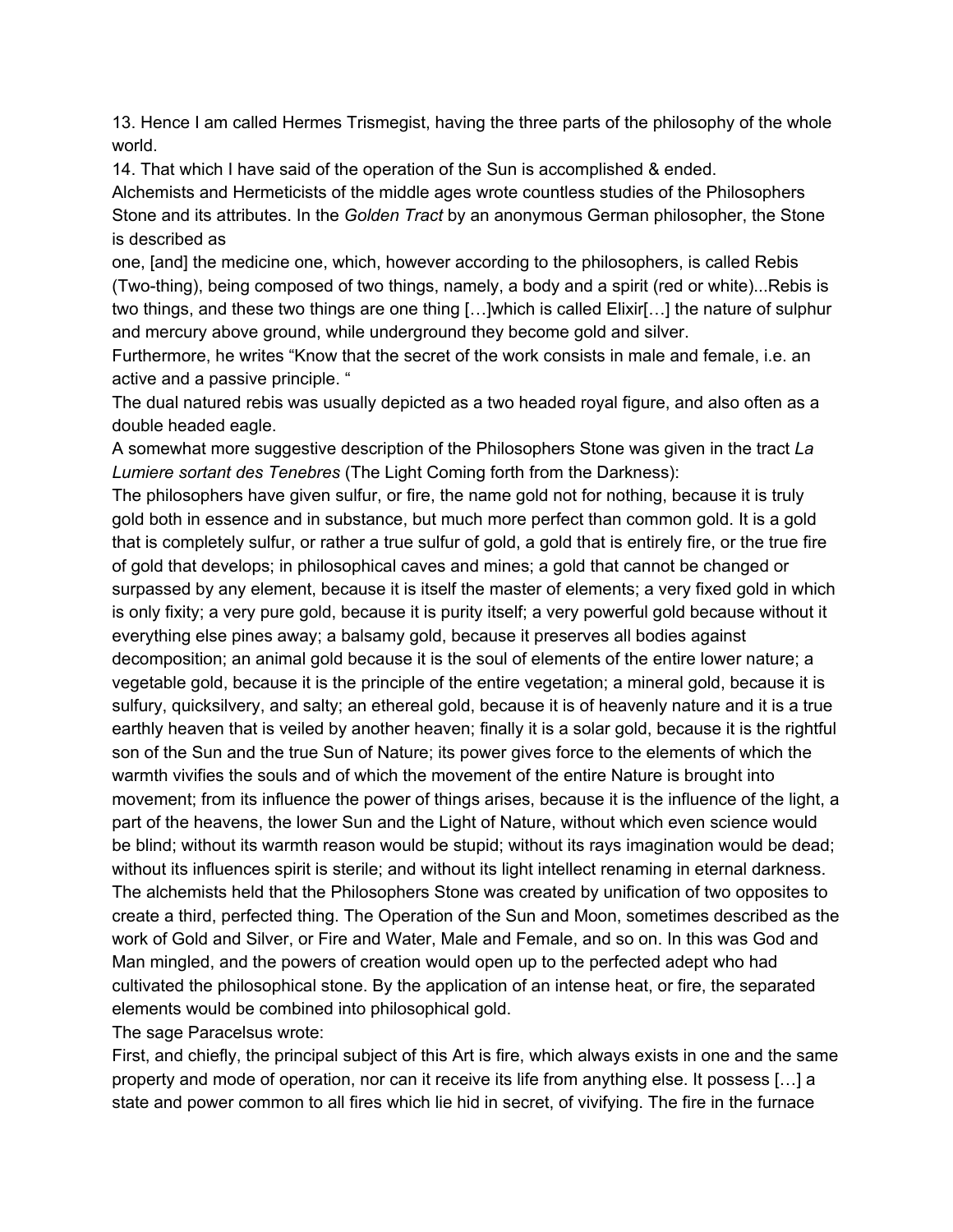may be compared to the sun. It heats the furnace and the vessels, just as the sun heats the vast universe. For as nothing can be produced in the world without the sun, so also in this Art nothing can be produced without this simple fire. No operation can be completed without it. It is the Great Arcanum of Art, embracing all things which are comprised therein […]. It abides by itself, and needs nothing; but all others which stand in need of this can get fruition of it and have life from it. Know, then, that the ultimate and also the primal matter of everything is fire. This is, as it were, the key that unlocks the chest. It is this which makes manifest whatever is hidden in anything.

By the element of fire all that is imperfect is destroyed and taken away, as for instance, the five metals, Mercury, Jupiter, Mars, Venus and Saturn. On the other hand, the perfect metals, Sol and Luna, are not consumed in that same fire […]. Fire separates that which is constant or fixed from that which is fugitive or volatile. Fire is the father or active principle of separation.[…] Fire contains within itself the whole of Alchemy […].

Gold, Fire, the Sun, and Silver, Water and the Moon find correspondence in the Eastern philosophies of the subtle energetic nerves which when activated stimulate the kundalini or fire serpent at the base of the spine which is said to be a sleeping goddess which, when awakened rises up the spine bringing with its ascent the spiritual illumination and ecstasy of the adept. When the alchemical philosophers spoke of sulphur, mercury, salt, gold, silver, and so on, they were not referring to the base physical elements and metals as we usually understand them. Rather, the alchemical elements referred to subtle energies within the alchemist himself. The seven classical planets may be seen as a reference to the "interior stars" of chakras of the Hindu alchemical and tantric teachings. Aspects of consciousness which might be dissolved through analysis and deep insight, purified and consecrated, and then reconstituted by unification that results in the perfected man.

Anonymously published in 1670, the *Invocation of the Flame* from the comte de Gabalis is a beautiful, stirring invocation of the divine Light achived through the perfection of the Stone: I call upon Thee, O Living God, radiant with illuminating fire. O Unseen parent of the Sun! Pour forth Thy light givin power and energise Thy divine spark. Enter into this flame and let it be agitated by the breaths of Thy holy spirit. Manifest Thy power and open for me the Temple of Almighty God which is within this fire! Maniest Thy Light for my regeneration and let the breath, height, fullness and crown of the solar radiance appear and may the God within shine forth! From the Chaldean Oracles, cited often throughout alchemical literature, we read:

There is above the Celestial Lights an Incorruptible Flame always sparkling; the spring of lie, the formation of all beings, the original of all things. This Flame produceth all things, and nothing perisheth but what it consumeth. It maketh itself known by itself. This Fire cannot be contained in any place; it is without body and without matter. It encompasseth the heavens.

The heart should not fear to approach this adorable Fire, or to be touched by it; it will never be consume by this sweet Fire, whose mild and tranquil heat maketh the binding, the harmony, and the duration of the world. Nothing subisteth but by this Fire, which is God Himself. All is full of God, and God is in all.

Pike cited several of these works as evidence for the true meaning and significance of the double-headed eagle, which he equated with the alchemical Stone of the Philosophers.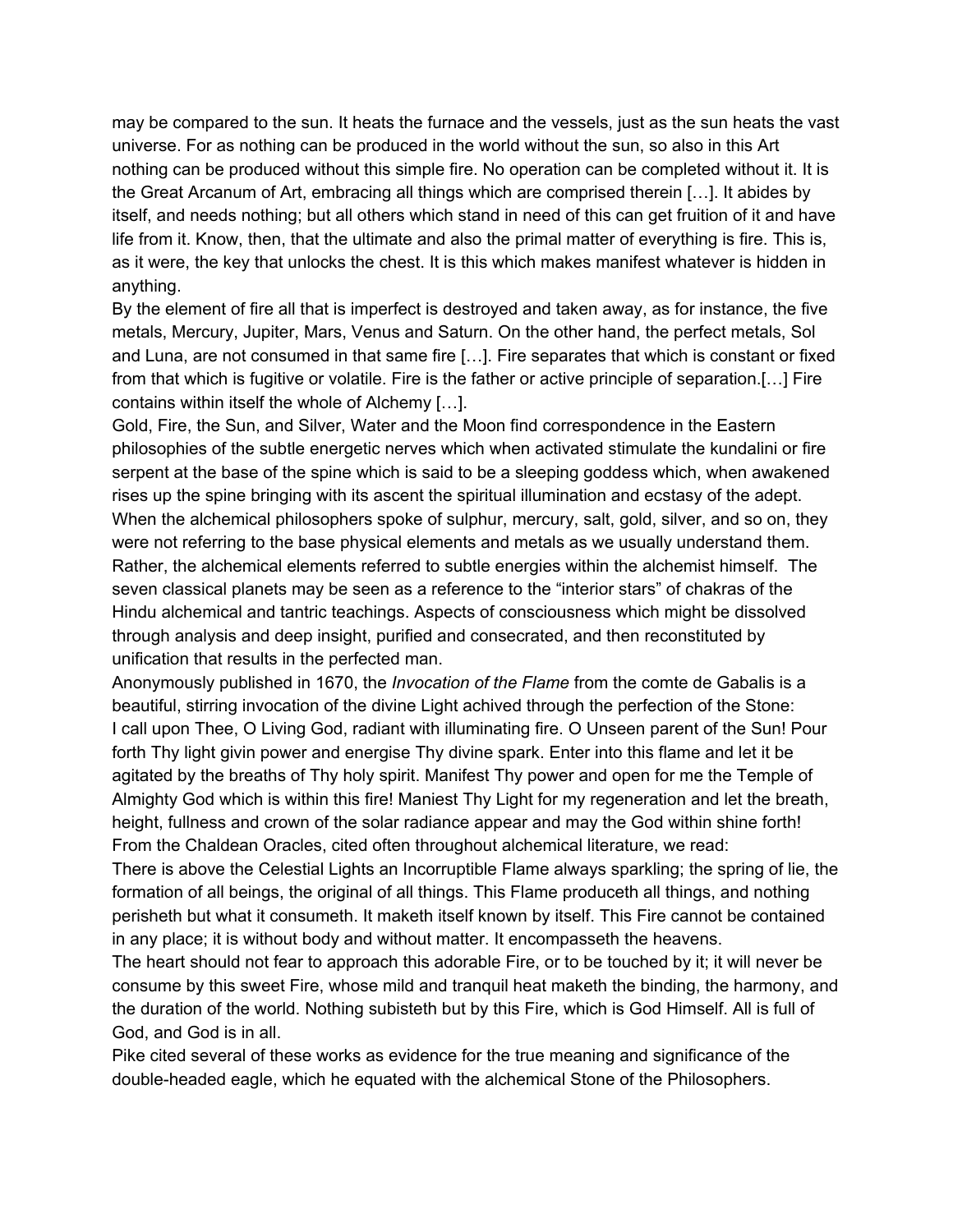### THE REBIS AS CORNERSTONE

In Lambsprinks's *Tractatus de Lapide Philosophico* there is an image of an alchemist in the garb of an Imperial messenger. Upon his chest is a double-headed eagle of white and black, showing the union of opposites in one being and the noble ascent to the heavens in the guise of the proud bird of eternity.

Pike similarly noted a significant diagram from Basil Valentine's *Azoth*, which depicts a double-headed eagle in a shield, again symbolic of the combination of opposites. Around the circumference of the diagram is the sentence *Visita Interiora Terra Rectificanto Inveniens Occultum Lapidem*, meaning "Visit the Interior of the Earth; by rectification thou shalt find the Hidden Stone." This formula was often referred to as V.I.T.R.I.O.L. in the alchemical texts. The *Arcanum Hermeticae Philosophiae* of Jean d'Espagnet reads:

It is even so in the Philosopher's Work; for the matter of the Stone possesseth his interior fire, which is partly innate, partly also is added by the Philosopher's Art, for those are united and come inward together […] the internal standeth in need of the external, which the Philosopher administereth according to the precepts of Art and Nature […] Because the whole Work consisteth in separation and perfect preparation of the four elements, therefore so many grades of fire are necessary thereunto; for every element is extracted by the degree of fire proper to it. Published anonymously in Altona in 1785, *Gehime Figuren der Rosenkreuzer* (Secret Symbols of the Rosicrucians) contains alchemical and hermetic diagrams with many instances of the double-headed eagle. This book was purported to be a work of 16<sup>th</sup> and 17<sup>th</sup> century Rosicrucian adepts. Pike found much of the material in the book significant, and in particular one of the diagrams to be of a highly suggestive nature regarding the Double-headed Eagle and its association with the Stone of the Philosophers.

The diagram shows the alchemical-hermetic Rosy Cross, which was considered to be the key of all esoteric knowledge. The Adepts of the Rosy Cross were said to wear this device in pure gold upon their breasts. The ribbon of the cross is surmounted by two double-headed eagles, one white and one gold. The dual mouths of the white eagle hold the moon, and the gold eagle hold the sun. Upon their breasts are the alchemical symbols for mercury, sulphur and salt, considered to be the three foundational building elements for spiritual regeneration.

Sulphur represented the caustic agent, which was used to burn away the dross of the first matter and purify it. It was akin to self-consciousness, and the ability of the rational mind to analyse itself. Salt was the preservative principle, representing the dormant and unenlightened state, as well as the vast storehouse of material in the subconscious. Mercury represented the illuminated, enlightened or super-consciousness.

Between the two eagles is the hermetic hexagram, again with the glyphs of mercury, sulphur and salt and the signs of the seven classical planets. The hexagram is held aloft by two angels, and in the center is an image of Christ bestowing blessings. The diagram shows the red and white tinctures, symbolized by the red and white double-headed eagles, and indicates that by unification of these opposites in the heart and mind of man, true illumination and spiritual grace may be achieved.

The double-headed eagle as an alchemical symbol illustrates the hermetic and alchemical axiom SOLVE et COAGULA, the process of separating the elements and then bringing them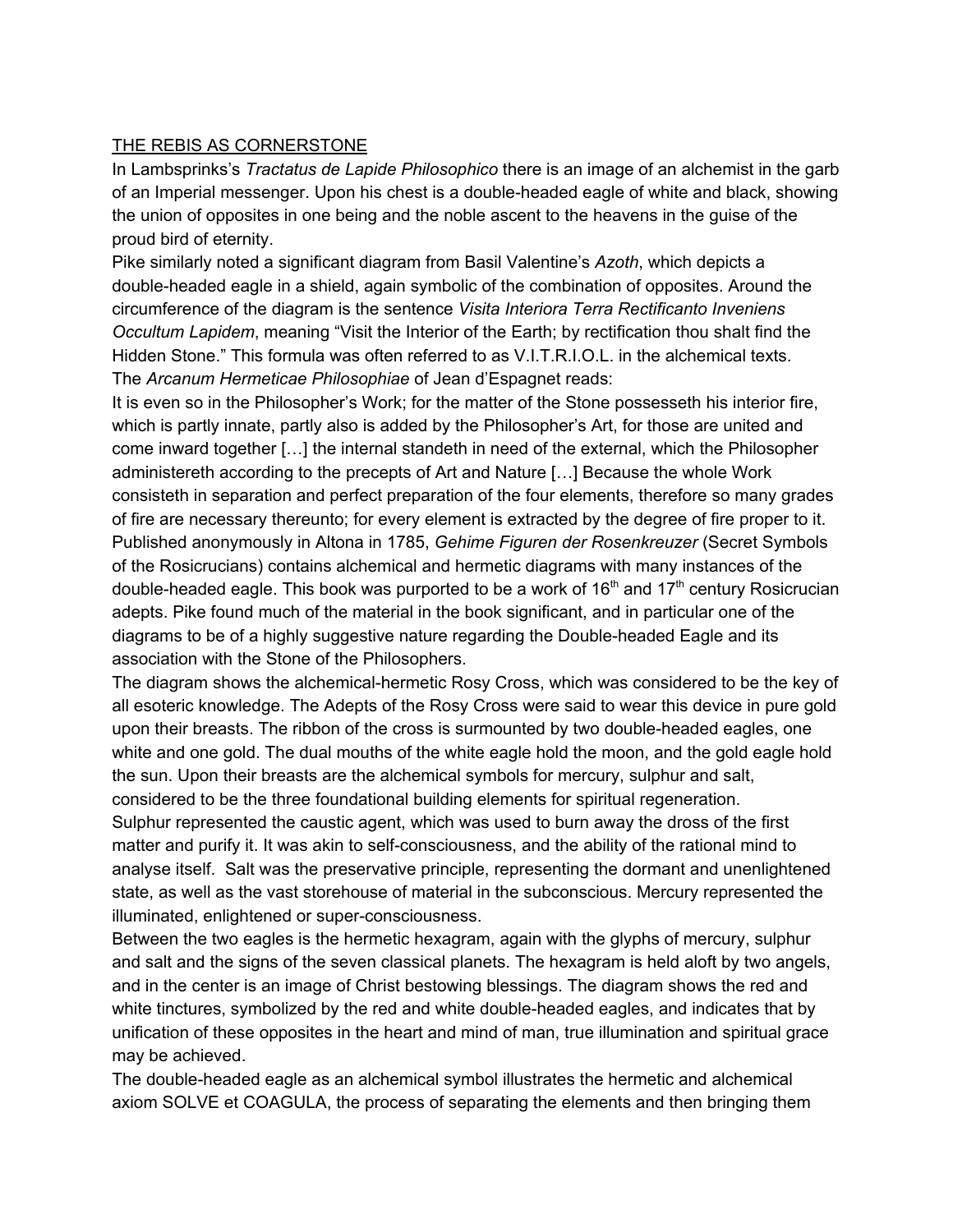together after purification and consecration. This process is somewhat analogous to the psychological practice of depth analysis, where the personality is analyzed in detail, subconscious elements are brought to light and processed, and the personality is then made whole or fully integrated so that all the aspects of consciousness are in harmony – the divided self is healed and the person becomes whole.

Alipili's *The Center of Nature Concentrated* alludes to this Great Work of regeneration: He that hath knowledge of the Microcosm, cannot long be ignorant of the knowledge of the Macrocosm. This is that which the Egyptian industrious searchers of Nature so often said, and loudly proclaimed – that every one should KNOW HIMSELF. This speech their dull disciplis took in a moral sense, and in ignorance affixed it to their Temples. But I admonish thee, whosoever thou art, that desirest to dive into the inmost parts of Nature, if that which thou seekest thou findest not within thee, thou wilt never find it without thee. If thou knowest not the excellency of thine own house, why dost thou seek and search after the excellency of other things? The universal Orb of the world contains not so great mysteries and excellences as a little Man, formed by God to his won Image. And he who desires the primacy amongst the students of Nature, will nowhere find a greater or better field of study than himself. Therefore will I follow the examples of the Egyptians, and from my whole heart, and certain true experience proved by me, speak to my neighbor in the words of the Egyptians, and with a loud voice do now proclaim: O MAN, KNOW THYSELF, in Thee is hid the Treasure of Treasures.

Michael Maier also discusses:

Almost everybody who has heard of the philosopher's stone and its power, asks where it can be found. The philosopher always answers twofold. First, they say that Adam has taken the philosopher's stone with him from Paradise, and that it is now present within you, within me, and within everybody, and that the birds of far countries has taken it with them. Second, the philosophers answer that it can be found in the earth, in the mountains, in the air and in the river. Now what way should one seek? To me, both ways; but each way has its own way. The Philosophical Stone may also be alluded to in the Bible. Revelations 2:17 reads:

He that hath an ear, let him hear what the Spirit saith unto the churches; To him that overcometh will I give to eat of the hidden manna, and will give a white stone, and in the stone a new name written, which no man knoweth saving he that receiveth it.

Could this in fact be referring to the spiritual perfection of man in the philosophical gold of the *lapsit exilis* – the Stone fallen from Heaven?

Furthermore, a passage from Psalm 118:22 is highly suggestive:

The stone which the builders refused is become the head stone of the corner.

In Hebrew the phrase "the Stone which the builders refused" is *Ehben masu ha-bonaim* Using a method of letter substitution from the Hebrew Kabbalah, the phrase has the numerical value of 273. In the literal kabbalah, words with the same numerical value are thought to be related in significant ways. Other Hebrew words with the identical value of 273 are *Aur Ganuz*, meaning "Hidden Light," and Hiram Abif.

Might the cornerstone of the Holy Royal Arch, and the hero of the Third Degree of our Blude Lodges be referring to this Stone of the Philosophers, the Hidden Light of the sages by which spiritual regeneration is to be accomplished? As if for further proof, the substitute for the Ancient Master's word is encoded into the very Hebrew phrase itself: MAsu HA BoNaim.